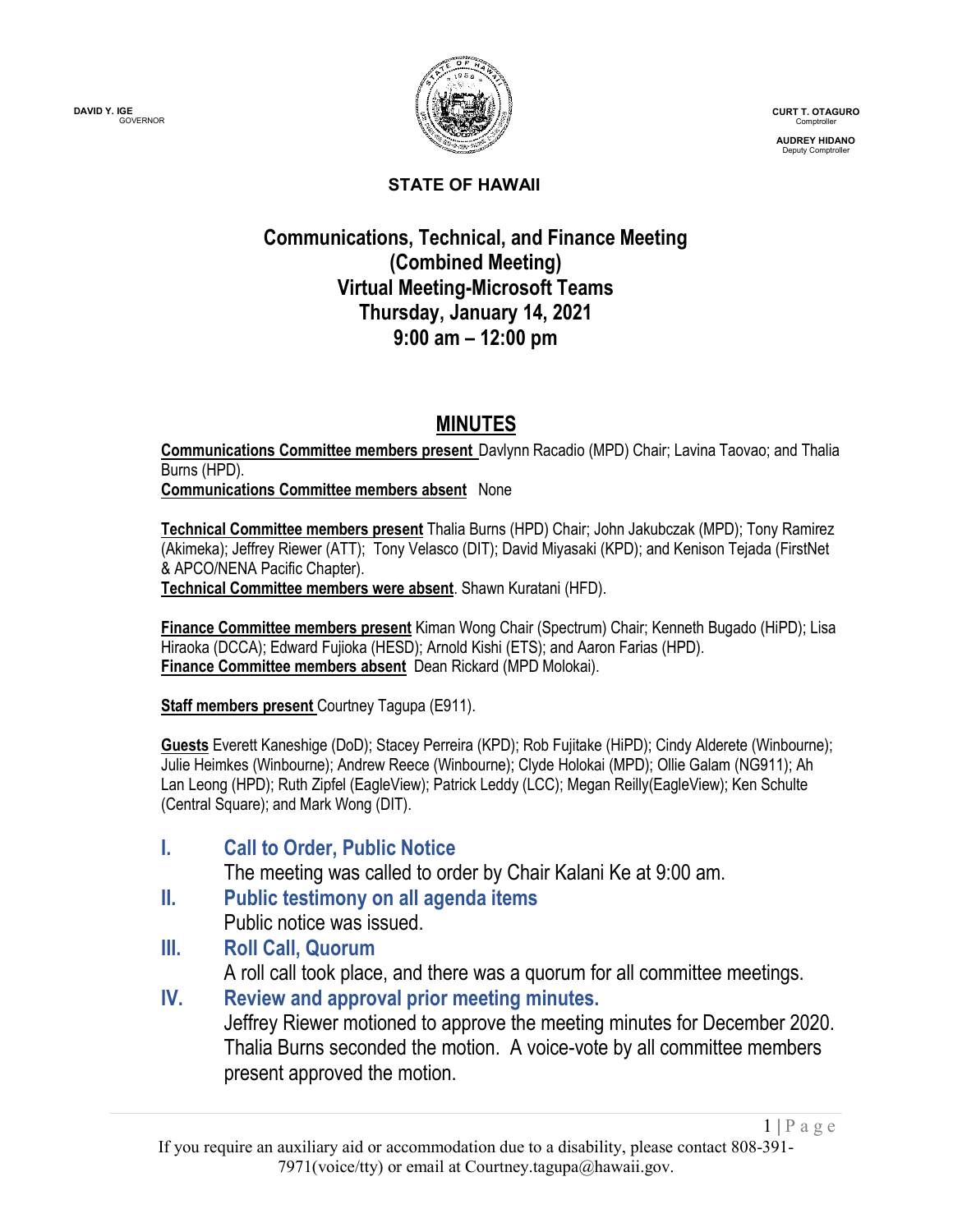- **V. Winbourne Consulting, LLC Update – Andrew Reece, Cindy Alderete, Julie Heimkes:**
	- 1. January Meeting Agenda
		- a. Committee agreement to Board's Goals.
			- i. Advance NG911 Technology Deployment.
			- ii. Education and information for NG911 Stakeholders.
			- iii. Uniform standard relating to 911 equipment, hardware, software, and NG911 Technology.
			- iv. Standards must ensure minimum service level & based on industry standards
			- v. Design and plan for the deployment of a statewide interoperable internet protocol network using NG911 technology
			- vi. Use of existing commercial and or communications infrastructure to the maximum extent feasible.
			- vii. Promote collaboration and cooperation among local governments and PSAPs.
		- b. Vendor Procurement Strategy & Plan.
			- i. We explored and discussed all available procurement options, including:
			- ii. the county serves as the procurement agent
			- iii. State agency procure services
			- iv. Board procures services.
			- v. Viable Option

County serves as a procurement agent; other counties have the option to purchase from the contract.

- c. Kauai NG911 Procurement Plan
	- i. Request Vendor Presentations of NG911 Solution
		- 1. Kauai stakeholder requirements
		- 2. Scalable to meet the needs of other PSAPs
		- 3. Winbourne will develop a structured presentation
		- 4. Winbourne will develop a demo scoring matrix. The goal of RFI and demos will be to make a fair comparison between vendors.
	- ii. Extend an invitation to other Hawaii PSAPs.
		- 1. The clear understanding of no obligation or commitment on their part.
		- 2. Participation in the process
	- iii. Assess interest/involvement/cooperation of other Hawaii PSAPs.
		- 1. Impact on the procurement process.
		- 2. Impact on the system administration process
		- 3. Ability to expand beyond initial PSAP deployment
		- 4. Hawaii E911 Board concurrence required under current fiduciary authority.
	- iv. Procure NG911 Vendor Services
		- 1. Submit follow up questions to shortlisted vendors(s).
		- 2. Select preferred vendor
		- 3. Negotiate contract, to include cooperative agreement language.
	- v. Assess Interest/Involvement/Cooperation of other Hawaii PSAPs.
		- 1. Impact on the procurement process
		- 2. Impact on the system administration process
		- 3. Ability to expand beyond initial PSAP deployment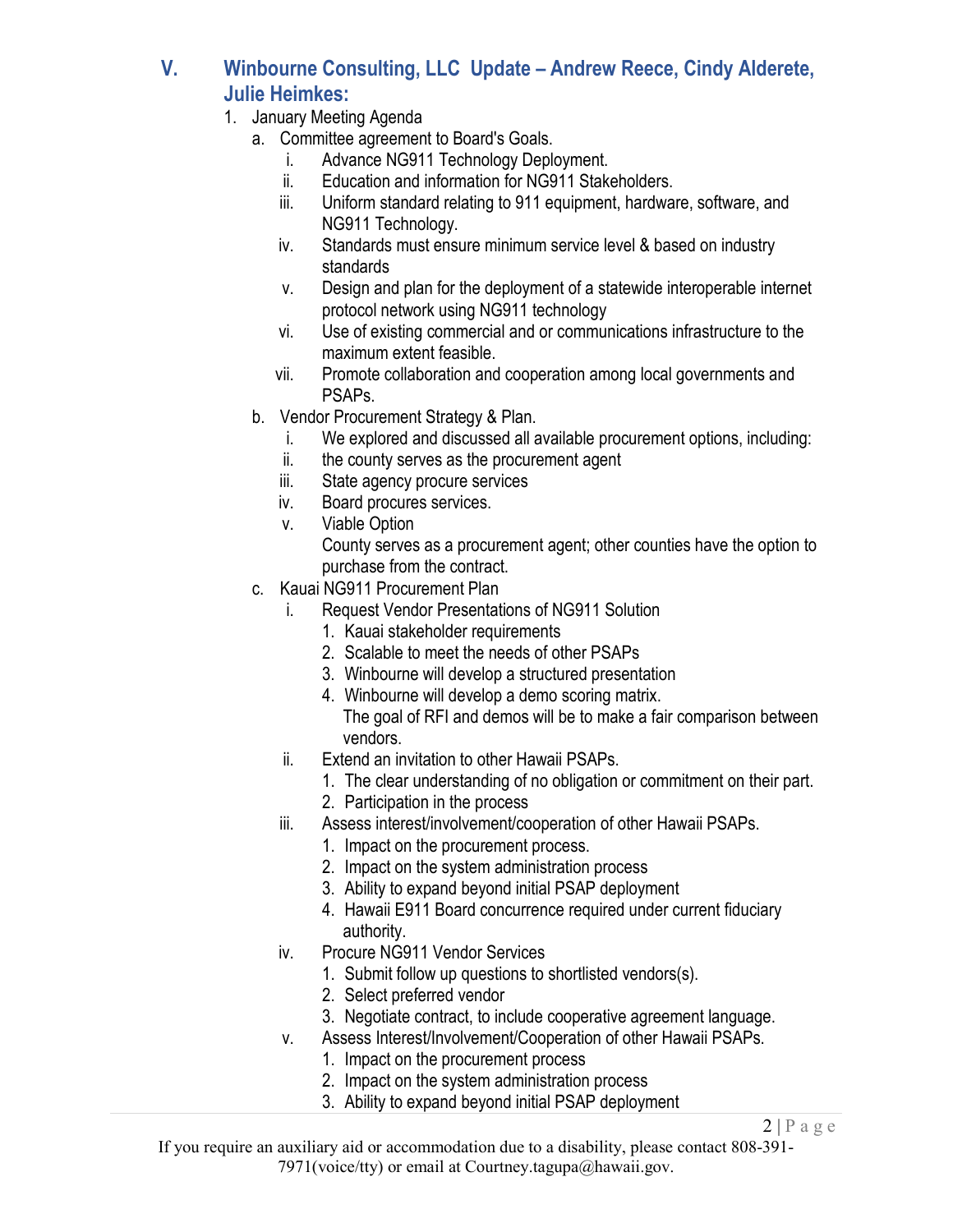- 4. Hawaii E911 Board concurrence required under the current fiduciary authority
- vi. Procure NG911 Vendor Services
	- 1. Submit follow up questions to shortlist vendor(s)
	- 2. Select preferred vendor
	- 3. Negotiate contract, to include cooperative agreement language

# **VI. Committee Updates by Committee Chairs**

- a. Communications Committee Davlynn Racadio Davlynn summarized her letter to the congressional team regarding the possibility of the legislature diverting the E911 funds. Davlynn has yet to receive a response.
- b. Technical Committee Thalia Burns
	- i. Educational Investigative Committee Jeffrey Riewer Both Patrick and Courtney reviewed the costs to conduct the dispatchers' certification classes and agreed that the APCO sponsored classes were a better choice than the plan to offer similar classes through LCC. More information from APCO will be forthcoming.
	- ii. ICTE Investigative Committee- Everett Kaneshige The promised summary letter of the communications service providers' comments will be deferred until the next meeting. Dee Cook retired and her replacement is Frank Pace starting on February 2, 2021.
	- iii. Request approval for:
		- 1. Dispatch Certifications for KPD \$5,000. Stacey Perriera stated that the additional funds resulted from understating the total certifications needed for new and existing employees.
		- 2. Spillman CAD Data Conversion for HiPD \$12,000. Rob Fujitake stated that the CAD data conversion from the old to the new system was necessary to ensure that the data transfer was done accurately.
		- 3. Additional PowerPhone cost for MPD \$4,149. Davlynn Racadio stated that she used an outdated proposal for the cost estimate.

Tony Ramirez motioned to approve the three items requested. Jeff Riewer seconded the motion. A voice-vote by the technical committee members present approved the items requested.

- c. Finance Committee Kiman Wong
	- i. Report on Monthly and Y-T-D Cash Flow

Kiman Wong reviewed the financials with the committee. Kiman requested information as to why revenues were lower. The Executive Director stated that surcharge revenues were down due to population migration away from Hawaii and wireless customers changing their service plans from post-paid to pre-paid subscriptions for economic reasons. Also, interest revenues were down due to the Federal Reserve Bank lowering interest rates to near zero.

The ED also noted that the FY 2021 budget for the NENA Conference was placed in reserve after the FY 2021 NENA Conference was changed to virtual. If NENA schedules the second conference in FY 2021, the budget can be resurrected from the reserve. However, shortly after the finance committee meeting, the second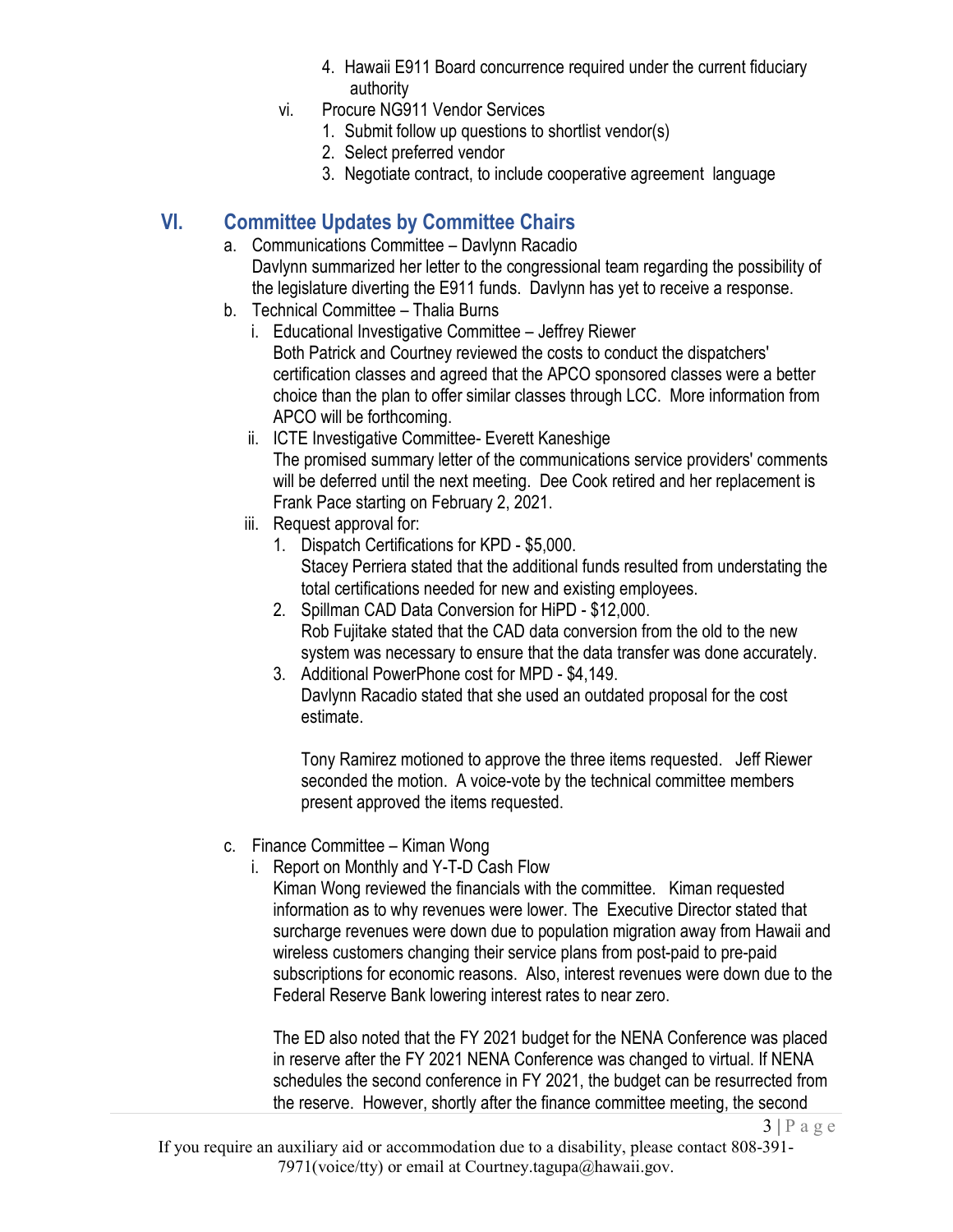NENA Conference was rescheduled for July 24-July 29, 2021, or the next fiscal year. Thus, the FY 2021 budgeted reserve for the second NENA Conference would not be required and can be used for other projects.

- ii. Request funding approval for:
	- 1. Dispatch Certifications for KPD \$5,000.
	- 2. Spillman CAD Data Conversion for HiPD \$12,000.
	- 3. Additional PowerPhone cost for MPD \$4,149.

Arnold Kishi motioned to approve the funding requested. Francis Alueta seconded the motion. A voice-vote by the finance committee members present approved the funding request.

### **VII. PSAP Status Updates**

a. Kauai KPD – Stacey Perreira for E. Kalani Ke

There was a successful CAD upgrade in December. KPD is interviewing for its last two positions. The interviews have gone well, and the two open positions will be filled shortly.

- b. Oahu HPD Aaron Farias During Jan 25-27, HPD will be conducting training for the P25 radio system launch in March.
- c. Oahu HFD Reid Yoshida

Two recent retirees created vacancies. There should be more retirements shortly. There will also be B/C retirements coming up that will open opportunities for advancement.

d. Oahu EMS – Edward Fujioka

Training for the two relief dispatchers was completed. Chief Fujioka was reassigned to administrative duties but will maintain oversight of EMS communications. The Navigator Conference was canceled, and there may be some rescheduling of future conferences that may double in future fiscal years.

- e. Maui MPD Davlynn Racadio for John Jakubczak CAD upgrade was completed on December 8. There have been ongoing training for several of our recruits.
- f. Molokai MPD Henrietta will be retiring in March.
- g. Hawaii PD Kenneth Bugado, Jr. We completed renovations, which included nine consoles and chairs. We are short twelve positions, but we plan interviews shortly.
- h. Hawaii FD Kazuo Todd There was nothing to report.

### **VIII. Items for Discussion, Consideration, and Action**

- a. 911 Timeline update should be referred to the ED.
- b. Others.

### **IX. Announcements**

- a. Future Virtual Meeting dates/time (9:00 am 12 noon):
	- iii. Thursday, February 11, 2021 (Combined Meetings)
	- iv. Thursday, March 11, 2021(Combined Meetings)
	- v. Thursday, April 8, 2021 (Combined Meetings)
	- vi. Thursday, May 14, 2021 (Combined Meetings)
	- vii. Thursday, June 10, 2021 (Combined Meetings)
	- viii. Thursday, July 8, 2021 (Combined Meetings)